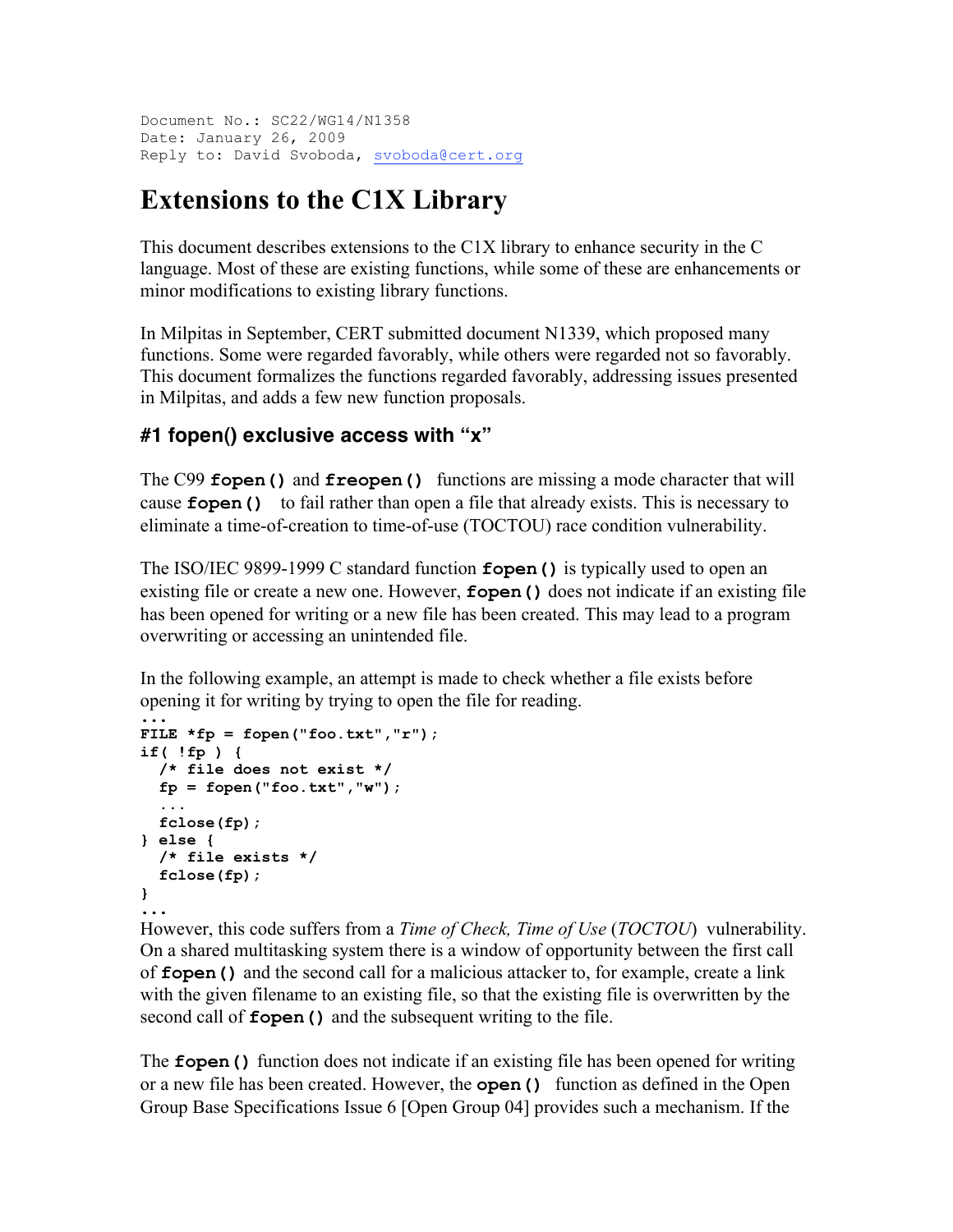**O\_CREAT** and **O\_EXCL** flags are used together, the **open(**) function fails when the file specified by **file** name already exists.

```
...
int fd = open(file name, O CREAT | O EXCL | O WRONLY, new file mode);
if (fd == -1) {
  /* Handle Error */
}
...
```
The GNU libc package has implemented this suggestion by adding the **'x'** mode character to **fopen()** as documented at:

```
http://www.gnu.org/software/libc/manual/html_mono/libc.html#Opening-
Streams
"The GNU C library defines one additional character for use in opentype: 
the character x insists on creating a new file--if a file filename 
already exists, fopen fails rather than opening it. If you use x you are 
guaranteed that you will not clobber an existing file. This is 
equivalent to the O EXCL option to the open function (see Opening and
Closing Files)."
```
We propose adding an 'x' character to the mode argument to **fopen()**. This would maintain compatibility with glibc. The necessary revisions to the C standard would be as follows:

Section 7.19.5.3 (The **fopen** function), paragraph 3 would receive the following additions:

| WX               | create text file for writing with                                           |
|------------------|-----------------------------------------------------------------------------|
| wbx              | exclusive access<br>create binary file for writing with<br>exclusive access |
| $w+ x$           | create text file for update with                                            |
| $w+bx$ or $wb+x$ | exclusive access<br>create binary file for update with<br>exclusive access  |

The following paragraph should be inserted before paragraph 5:

Opening a file with exclusive mode (**'x'** as the last character in the **mode** argument) fails if the file already exists or cannot be created. Otherwise, the file is created with exclusive (also known as nonshared) access to the extent that the underlying system supports exclusive access.

### **#2 fopen\_s() exclusive access with "x"**

The **fopen** s() function defined in ISO/IEC TR 24731-1 is designed to improve the security of the **fopen()** function. TR24731-1, section 6.5.2.1, paragraph 6 indicates that when **fopen** s() is used to open a file for writing, access to the file is exclusive to the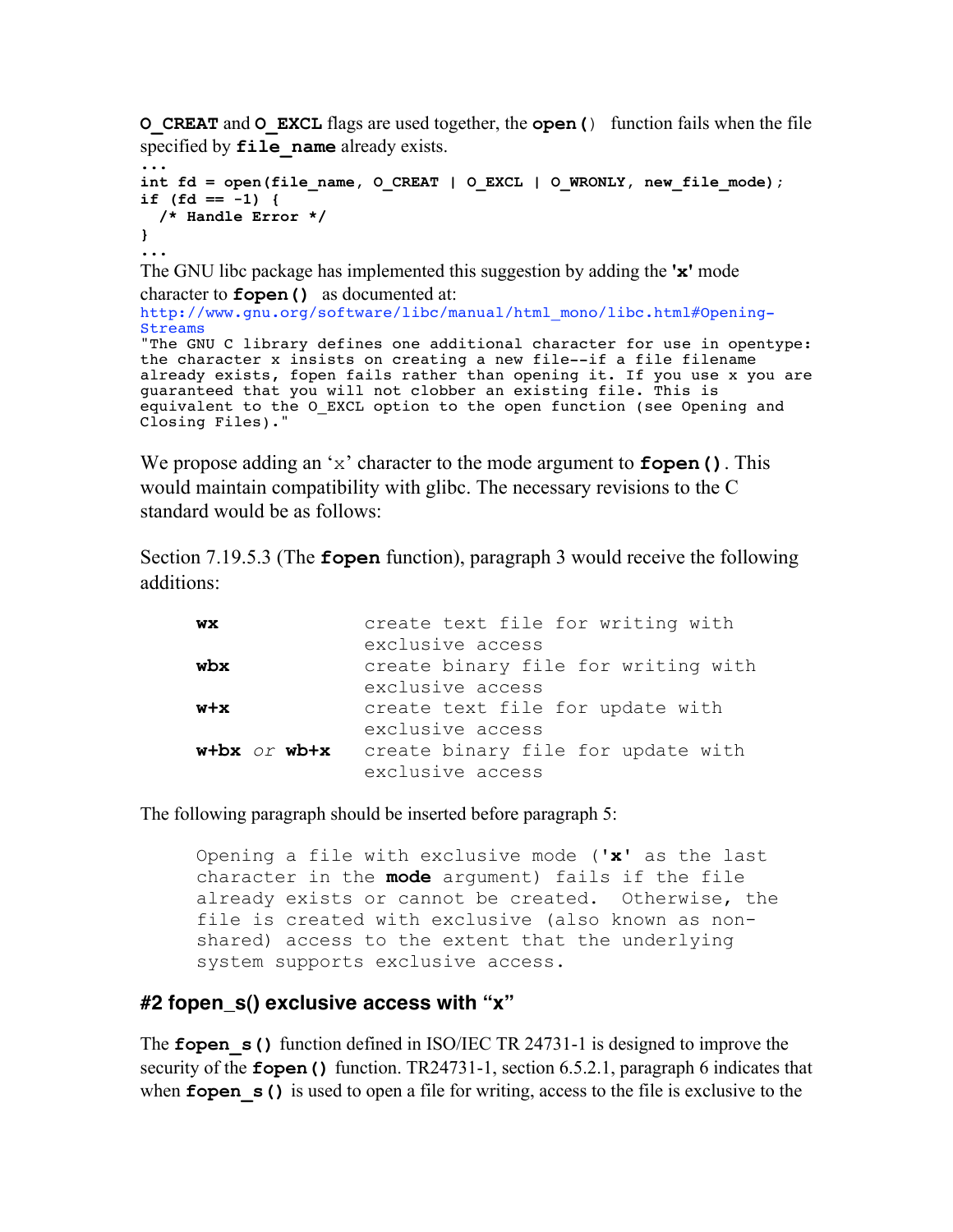program in as far as the underlying system supports exclusivity. However, like **fopen()**, **fopen** s() provides no mechanism to determine if an existing file has been opened for writing or a new file has been created. The code below contains the same TOCTOU race condition as in the **fopen()** example above.

```
...
FILE *fptr;
errno_t res = fopen_s(&fptr,"foo.txt", "r");
if (res != 0) {
   /* file does not exist */
  res = fopen_s(&fptr,"foo.txt", "w");
   ...
  fclose(fptr);
} else {
  fclose(fptr);
}
...
```
We propose adding an 'x' character to the mode argument to **fopen\_s().** The necessary revisions to the C standard would be as follows:

Section 6.5.2.1 (The **fopen** s function), paragraph 5 would receive the following additions:

|                   | uw+bx or uwb+x create binary file for update with<br>exclusive access, default permissions |
|-------------------|--------------------------------------------------------------------------------------------|
| WX                | create text file for writing,                                                              |
| wbx               | with exclusive access<br>create binary file for writing,<br>with exclusive access          |
| $w + x$           | create text file for update,<br>with exclusive access                                      |
| $w+bx$ or $wb+xa$ | create binary file for update,<br>with exclusive access                                    |

The following paragraph should be inserted before paragraph 6:

Opening a file with exclusive mode (**'x'** as the last character in the **mode** argument) fails if the file already exists or cannot be created.

### **#3 rand() disclaimer**

Pseudorandom number generators use mathematical algorithms to produce a sequence of numbers with good statistical properties, but the numbers produced are not genuinely random. The C Standard function **rand()** (available in **stdlib.h**) does not have good random number properties. The numbers generated by **rand()** have a comparatively short cycle, and the numbers may be predictable. The following code generates an ID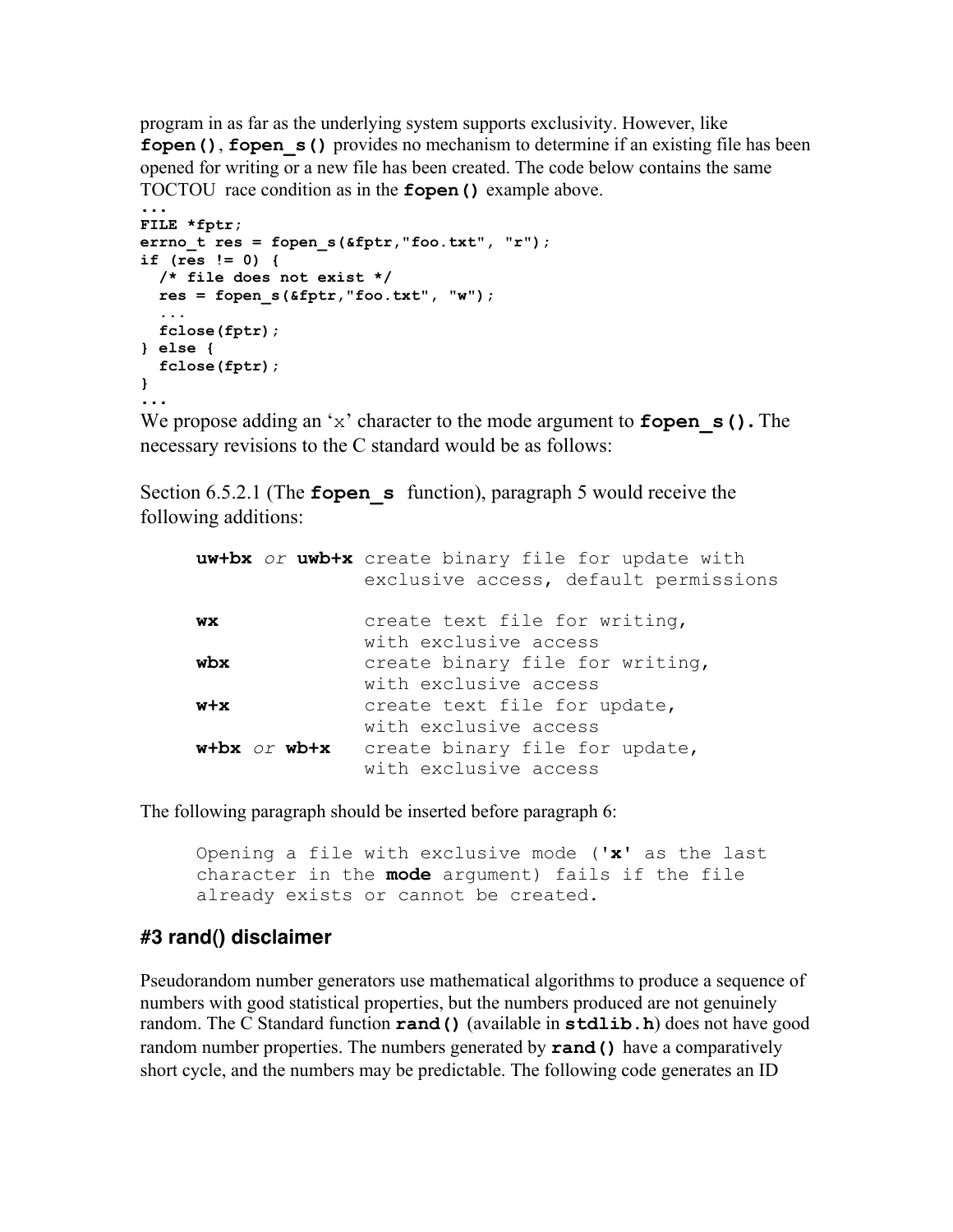with a numeric part produced by calling the **rand()** function. The IDs produced are predictable and have limited randomness.

```
enum \{len = 12\};
char id[len]; /* id will hold the ID, starting with
* the characters "ID" followed by a
* random integer */
int r;
int num;
/* \ldots */r = rand(); /* generate a random integer */
num = snprintf(id, len, "ID%-d", r); /* generate the ID */
/* ... */
```
A better pseudorandom number generator is the **random()** function, defined in POSIX. While the low dozen bits generated by **rand()** go through a cyclic pattern, all the bits

generated by **random()** are usable.

```
enum \{len = 12\};char id[len]; /* id will hold the ID, starting with
* the characters "ID" followed by a
* random integer */
int r;
int num;
/* \dots */time t now = time(NULL);
if (now == (time t) -1) {
/* handle error */
}
srandom(now); /* seed the PRNG with the current time */
/* \ldots */r = \text{random}(); /* generate a random integer */
num = snprintf(id, len, "ID%-d", r); /* generate the ID */
/* \ldots */
```
At the last WG14 meeting in Milpitas, we proposed adding the **random()** function, as specified by POSIX, to the C standard. The WG14 committee was unfavorable to this proposal. They agreed that **rand()** was a poor random-number generator (RNG), but experts did not agree on what constitutes a 'good' RNG. They suggested that CERT should draft a disclaimer for **rand()** for inclusion in the standard. We hereby provide such a disclaimer:

Add a footnote to 7.20.2.1, paragraph 4, which reads:

These specifications for a pseudo-random sequence generator do not guarantee that the numbers generated are sufficiently random for applications with strict randomness requirements, such as cryptographic applications. There are several implementations of **rand()** which are known to produce insufficient results. For instance, the low-order bits may follow a short cycle. Specifications for proper pseudo-random number generation are beyond the scope of this document.

#### **#4 resetenv() to clean the environment**

Because environment variables are inherited from the parent process when a program is executed, an attacker can easily sabotage variables, causing a program to behave in an unexpected and insecure manner [Viega 03].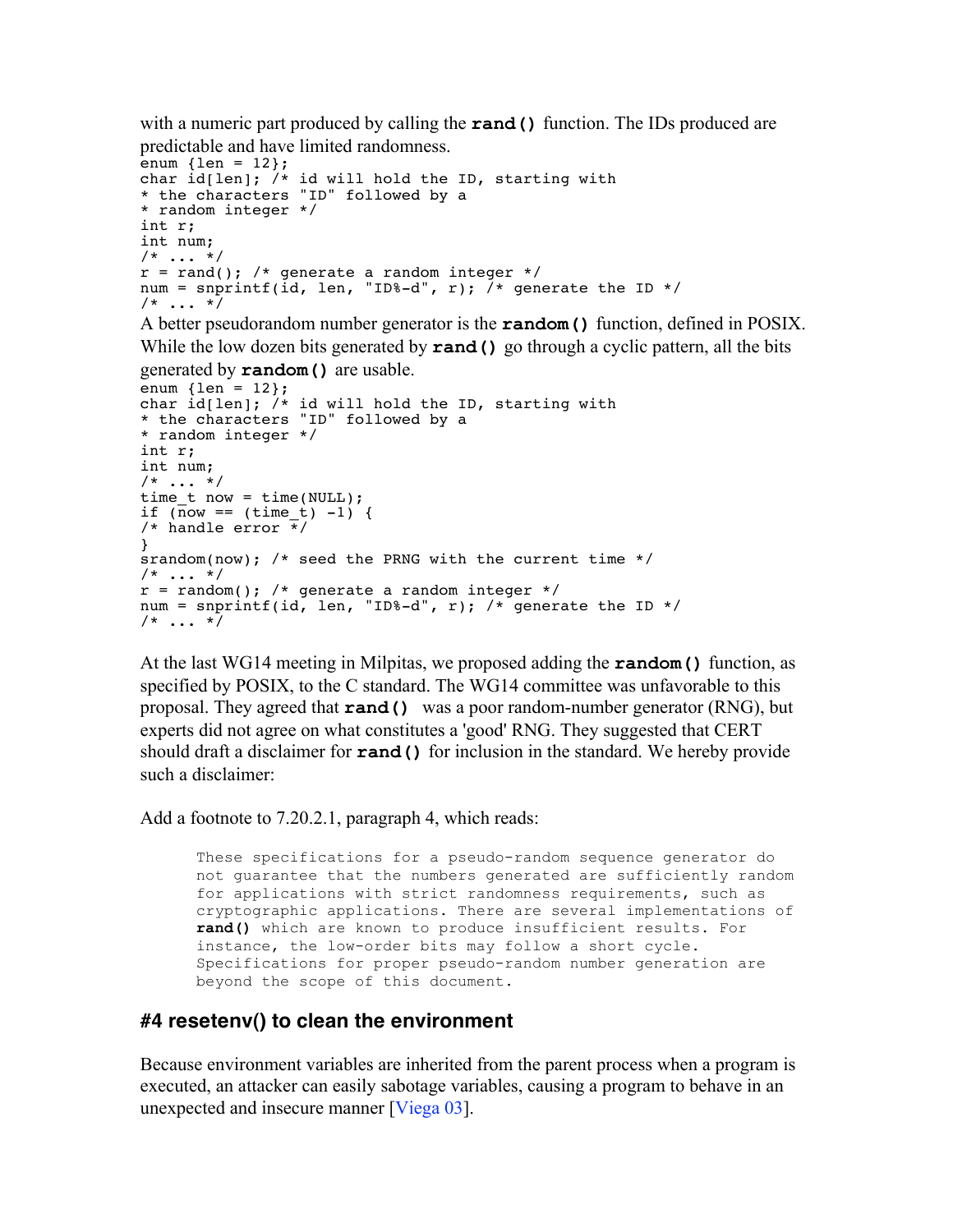All programs, particularly those running with higher privileges than the caller should treat their environment as untrusted user input. Because the environment is inherited by processes spawned by calls to the **fork()**, **system()**, or **exec()** functions, it is important to verify that the environment does not contain any values that can lead to unexpected behavior.

C99 states that, "the set of environment names and the method for altering the environment list are implementation-defined." Because some programs may behave in unexpected ways when certain environment variables are not set, it is important to understand which variables are necessary on your system and what are safe values for them.

At the last WG14 meeting in Milpitas, we proposed adding the **clearenv()** function, as implemented by Linux and several other platforms, to the C standard. However, upon further reflection, we realized that a standardized **clearenv()** would have the following problems:

- Clearing the environment is not always possible. For instance Windows does not permit users without administrative privileges to clear system environment variables; they may only clear user environment variables.
- An 'empty' environment is not particularly desirable. The purpose of clearing the environment is to prevent unwanted or malicious environment variables from being transmitted to an external program via **system()** or **exec\*\*()**. But these programs require some environment variables to be set in order to function properly. For instance, CERT Secure Coding Rule **ENV03-C** recommends setting **PATH**, **TZ**, and **IFS** before calling an external program on an empty environment.
- Finally, **cleareny** () shall soon be standardized in POSIX, however as noted above, it cannot be implemented in Windows, and the C standard should not contain an incompatible definition of **clearenv()**.

In particular, we are less interested in an empty, cleared environment, than we are in a sanitized, 'cleaned' environment, for use in calling external programs. Consequently, we propose a **resetenv()** function. This function would sanitize the environment, eliminating all permissible environment variables, and leaving a few variables known to have 'good' values. The variables left would be implementation-defined, and designed so that a subsequent call to **system()** or **exec\*\*()** would be feasible, yet not transmit nefarious information to the external program.

For instance, a Linux **resetenv()** function might clear the environment, and set **PATH**, **TZ**, and **IFS** to default values. Likewise, a Windows **resetenv()** function might remove all user environment variables, and if the program had administrator access would also clear the system environment variables except **PATH**, which would be set to a default value.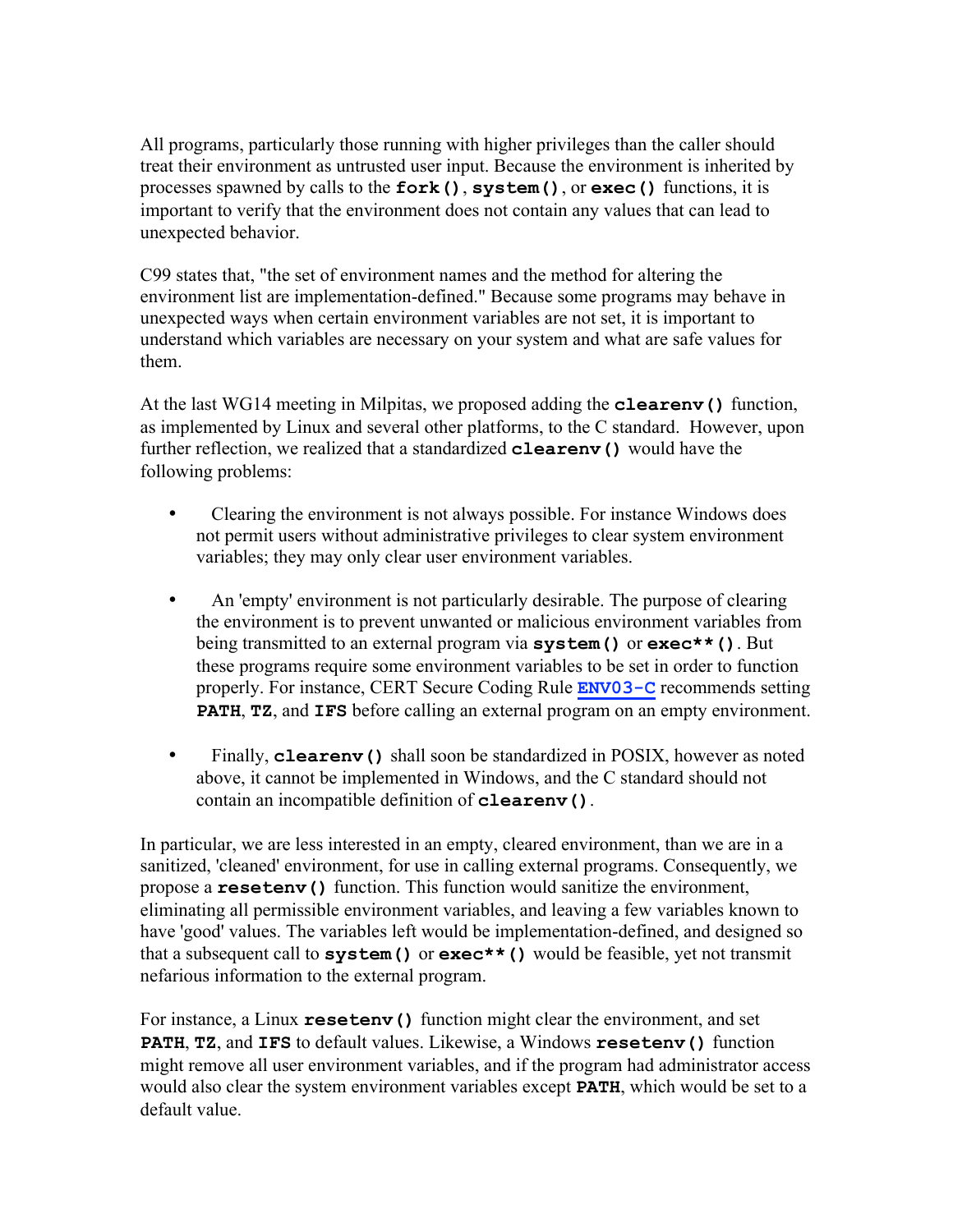This proposal does not specify details of the environment that **resetenv()** will create; those are considered implementation-dependent. Consequently, this proposal cannot ensure that an implementation of  $\text{resetenv}$  () would be sufficient; implementations could fail to clean nefarious environment variables, or could clean variables necessary to a subsequent call to an external program.

The proposal is as follows:

Add this section after 7.20.4.5 (The **getenv** Function)

```
 7.20.4.6 The resetenv function
 Synopsis
         #include <stdlib.h>
         void resetenv();
 Description
```
 The **resetenv** function replaces the current host environment with a minimal host environment. This minimal environment is independent of the environment state before the call to **resetenv**, and is a suitable environment for a subsequent call to **system**. The set of names and values in the minimal environment and the method for altering the environment list are implementation-defined.

 The implementation shall behave as if no library function calls the **resetenv** function.

 *Returns* The **resetenv** function returns no value.

#### **#5 memset\_s() to clear memory, without fear of removal**

The **memset()** function, defined in Section 7.21.6.1, sets a range of memory to a value, and is often used to zero out a series of bytes. However, this function is insufficient in circumstances involving sensitive data, as described in CERT Secure Coding rule MSC06-C. Consider the following code:

```
 void getPassword(void) {
   char pwd[64];
   if (GetPassword(pwd, sizeof(pwd))) {
     /* checking of password, secure operations, etc */
   }
   memset(pwd, 0, sizeof(pwd));
 }
```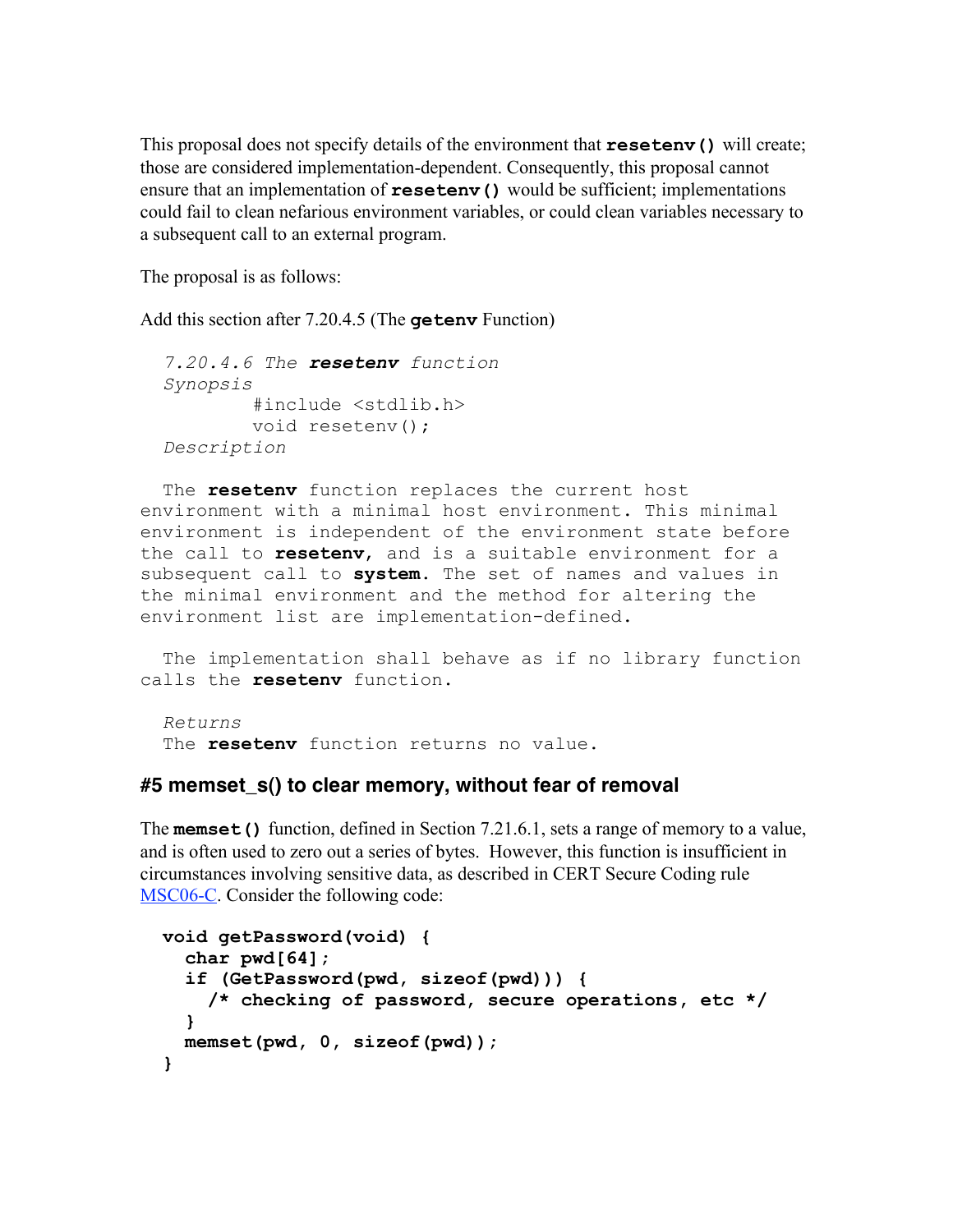This code is subject to a potential vulnerability. An optimizing compiler could employ "dead store removal"; that is, it could decide that **pwd** is never accessed after the call to **memset**(), ergo the call to **memset()** could be optimized away. Consequently, the password remains in memory, possibly to be discovered by some other process requesting memory.

There are several solutions to this problem, but no solution appears to be both portable and optimal. The solutions currently known are as follows:

```
1. Append a volatile access after the memset():
  memset(pwd, 0, sizeof(pwd));
```

```
 *(volatile char*)pwd = *(volatile char*)pwd;
```
However, the MIPSpro compiler and versions 3 and later of GCC cleverly zero out only the first byte and leave the rest of the **pwd** array intact.

## 2. Replace **memset()** with **ZeroMemory()**:

```
 ZeroMemory(pwd, sizeof(pwd));
```
This function also might be optimized away, and is only available on Windows.

```
3. Replace memset() with SecureZeroMemory():
```

```
 SecureZeroMemory(pwd, sizeof(pwd));
```
This function is guaranteed not to be optimized away, but it is only available on **Windows** 

```
4. Pragmas
 #pragma optimize("", off)
 /* clear memory */
 #pragma optimize("", on)
```
This approach will prevent the clearing of memory from being optimized away. However, this pragma is not portable.

```
5. Platform-independent ' secure-memset' solution:
 void *secure_memset(void *v, int c, size_t n) {
   volatile unsigned char *p = v;
  while (n--) *p++ = c; return v;
 }
```

```
This approach will prevent the clearing of memory from being optimized away, and it 
should work on any standard-compliant platform. There has been recent notice that some 
compilers violate the standard by not always respecting the volatile qualifier. Also, 
this compliant solution may not be as efficient as possible due to the nature of the volatile 
type qualifier preventing the compiler from optimizing the code at all. Typically, some 
compilers are smart enough to replace calls to memset() with equivalent assembly 
instructions that are much more efficient than the memset() implementation. 
Implementing a secure memset() function as shown in the example may prevent the
```